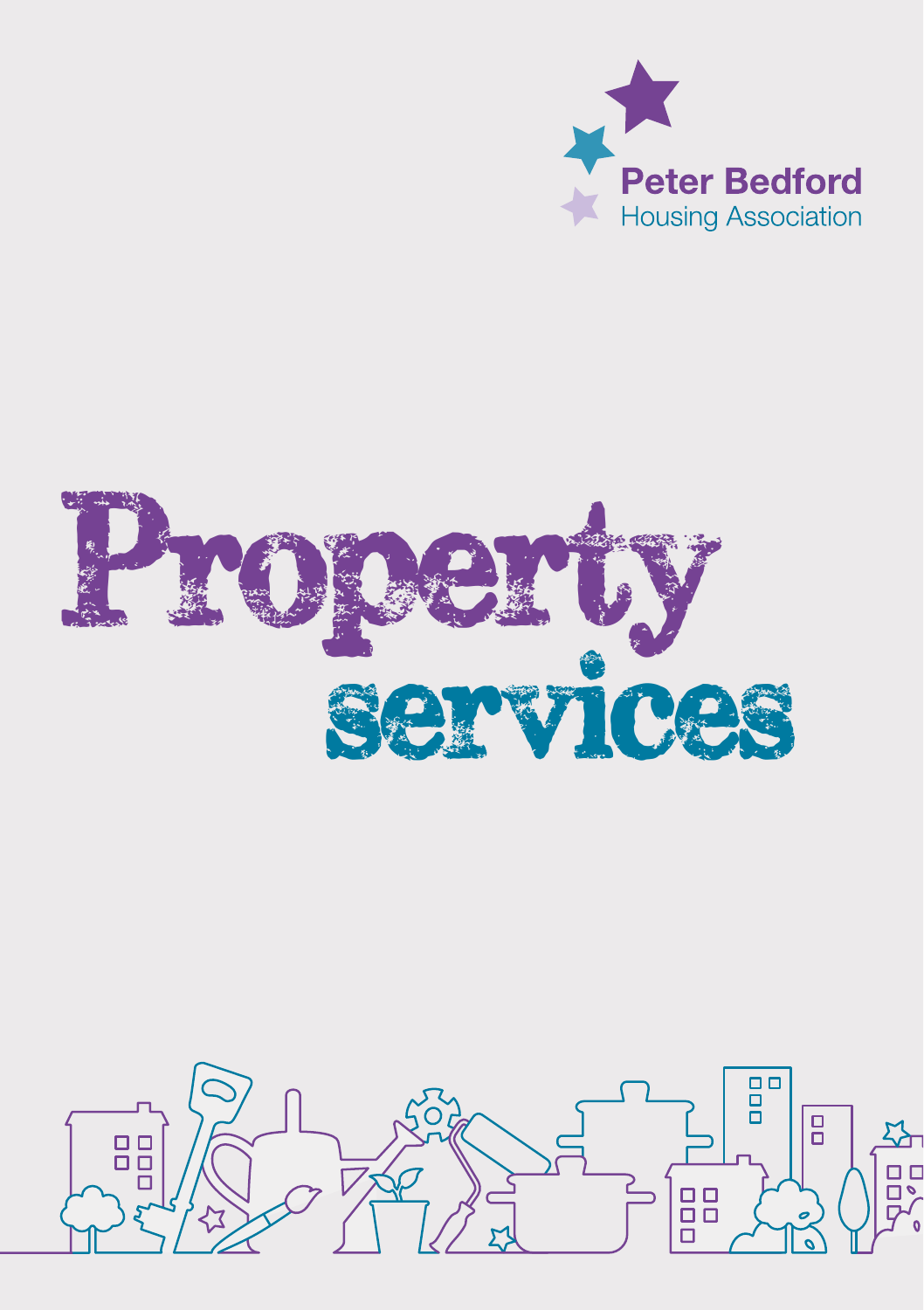- Report repairs as soon as you become aware of on **020 3815 4123.**
- Give access to the contractor at the time that was arranged with you.
- Call the Repairs Line at least 48hrs before the appointment if for any reason you can't give the contractor access.
- Give access for contractors to carry out routine servicing and carry out work in communal areas.

- Carry out repairs within agreed Response Times.
- Carry out repairs to a high standard.
- Keep you informed of any unavoidable delays.
- If running late for an appointment we will let you know when we'll arrive.
- If the appointment has to be cancelled we will call or write to you with a new appointment date.
- If unable to complete the repair on the first visit, we will leave you a note or call you to let you know when we will complete the repair.

## Repairs **Pest Control**

#### **What you need to do: What PBHA will do: What you need to do:**

Be in to give access to contractors.

Before bringing in to your home, please check all second hand items (e.g. TVs, radios, furniture, and food containers) for cockroaches and clothing for moths and carpet beetles.

#### Cockroaches/Mice/Rats/ Pharaoh's Ants

Report infestations straight away. Keep all food in sealed containers; Throw food waste away; Don't leave pet food out; Empty/clean cat litters; Keep kitchen surfaces, floors, cupboards and appliances clean Don't leave dirty dishes in rooms.

## **What PBHA will do:**

Pest Control, what PBHA will do: Make arrangements for treatments within 7 working days of infestation being reported to Repairs Line Follow up visits as necessary.



#### Bed bugs

Report infestations as soon as discovered.

Follow cleaning advice when 1st spraying is being carried out.

#### Carpet Beetles/Moths

Vacuum carpets regularly. Check clothes for signs of moth larvae.

#### **Wasps**

Report as soon as nest suspected when a lot of wasps seen around windows or guttering.

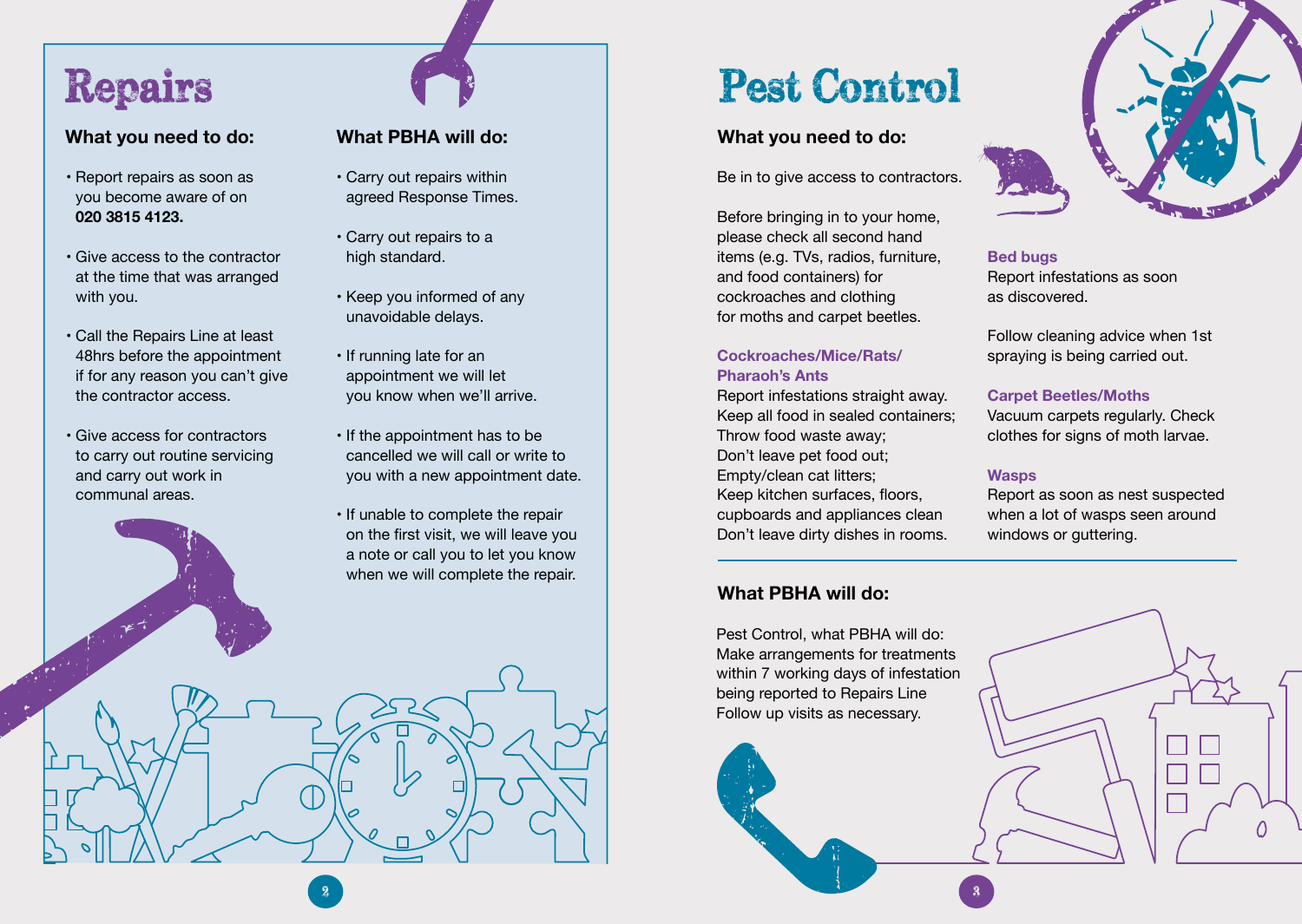## Furnishings

### **What you need to do: What PBHA will do:**

- Give access to contractors for delivery of large furniture.
- Look after the furniture and furnishings provided and keep them clean.
- Clear personal belongings away to make space for removal of old/ delivery of new furniture.
- Regularly defrost fridges and fridge/freezers.
- Clear food from fridges if they are being replaced.

- Provide good quality furniture and furnishings according to the inventory for the tenancy.
- Refer to your tenancy agreement to see what items we provide for you. Large furniture items will be delivered but other furnishings items will need to be collected.
- Call Repairs Line to report requests and for further advice.

## Cleaning, Decorating & Gardening Services

#### **What you need to do:**

Be in to give access to contractors.

#### **Internal Decorations**

Ensure all personal belongings are stored safely away before decorating starts.

#### **Rubbish Removal**

Do not leave unwanted or broken items of furniture outside the property, in the front or back gardens or in the communal hallways.

Tenants should call the free council bulky waste service to arrange disposal of large items. Islington charge for this service.

Hackney Council – **020 8356 6688**

### **What PBHA will do:**

#### **Gardening: Communal gardens only**

**When:** Monthly, From April to Sept plus one further month – either October or November.

We will inform you of dates when the gardeners are due.

#### **Internal Decorations**

When: Self contained flats and communal areas in shared flats every 4/5 years.

Rooms in shared flats – decorating allowance available so you can decorate yourself.

### **External Decoration**

#### **& Maintenance**

When: External parts and communal hallways decorated every 6 years.

We'll let you know when scaffolding will be erected approximately 2 weeks before work is due to start.

Smaller items should be bagged and put in the bins provided at the front of the property.

Islington Council – **020 7527 2000**



#### **Communal Hallway Cleaning**

**When:** Vacuuming and wiping down surfaces as necessary, done once a month.

Checklist is pinned in each hallway for cleaner to sign when work is done.

Cleaners have passkeys to communal hallways.

#### **Window Cleaning**

**When:** Windows in the communal hallways are cleaned on the outside once per year.

We'll send you a text/letter when your windows are going to be cleaned.



 $\overline{4}$   $\overline{5}$   $\overline{5}$   $\overline{5}$   $\overline{5}$   $\overline{5}$   $\overline{5}$   $\overline{5}$   $\overline{5}$   $\overline{5}$   $\overline{5}$   $\overline{5}$   $\overline{5}$   $\overline{5}$   $\overline{5}$   $\overline{5}$   $\overline{5}$   $\overline{5}$   $\overline{5}$   $\overline{5}$   $\overline{5}$   $\overline{5}$   $\overline{5}$   $\overline{5}$   $\overline{$ 

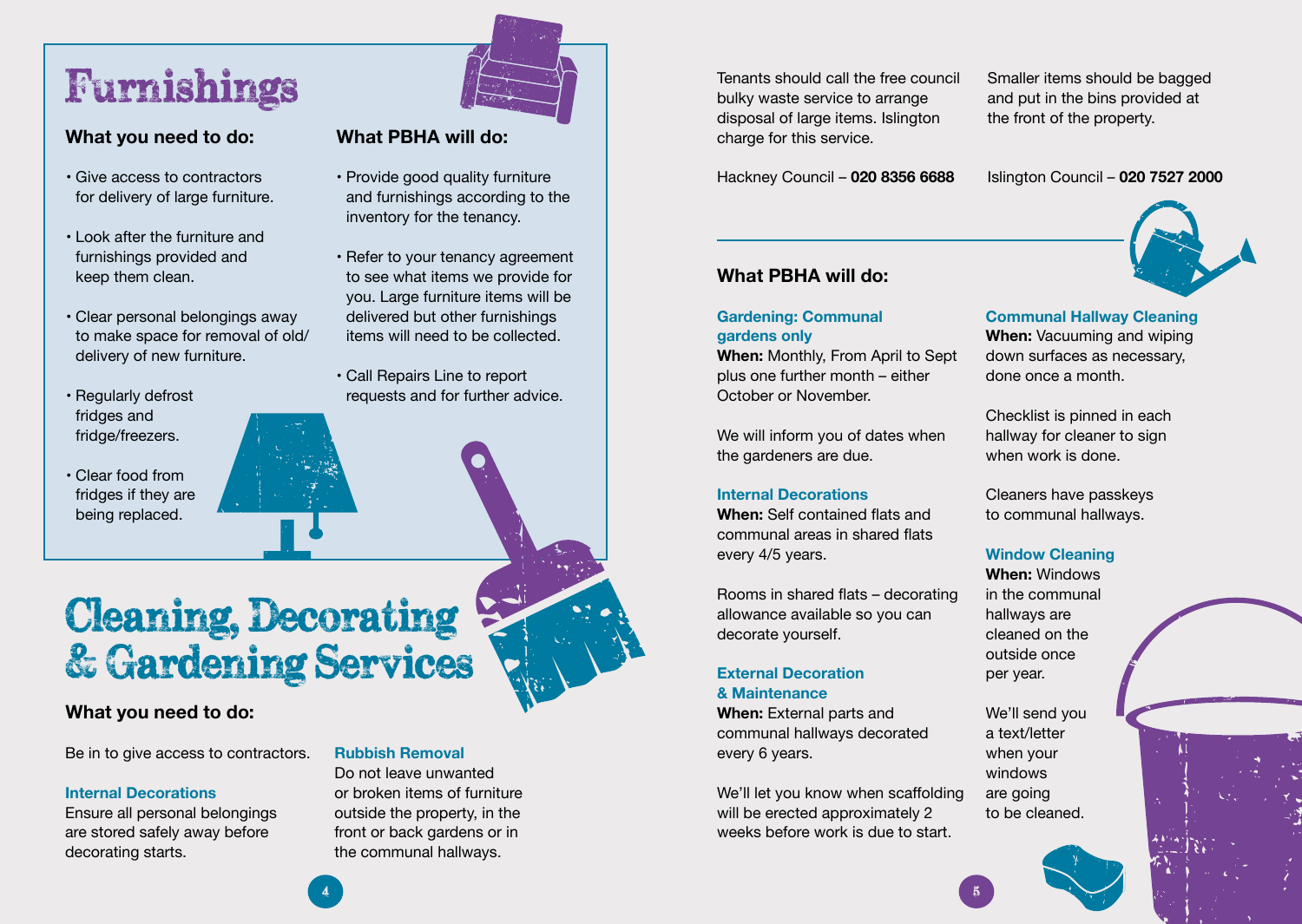# Reporting process



We will respond to enquiries and requests promptly.

To report repairs please ring the repairs line on **020 3815 4123** 10.00am – 5.30pm Monday to Friday.

#### **Emergency 1**

#### **Made safe within 24 hours:**

- Security, external doors or windows not closing/opening properly in basement or on ground floors.
- Gas leaks.
- Severe Water Leaks.
- No heating during cold weather.
- No electricity/lights out on stairs, in communal hallways or kitchens.
- Blocked drains. No toilet.
- Collapsed floors, ceilings or roofs.

#### **Urgent 2**

#### **Resolved within 5 working days:**

- No hot water.
- Damaged toilets (seats and cisterns).
- Internal locks (shared flats only).
- Blocked sinks.
- Central heating repairs (in winter months only).
- Leaking roofs.



#### **Resolved within 25 working days:**

- Replacement of wash basin.
- Repairs to banisters and stairs.
- Easing internal doors that stick.
- Replacing sash cords.
- Making good plasterwork.
- Repairing window locks above ground floor.
- Intercoms/door bells.



### **What PBHA will do:**

We will book all our visits in advance.

We will give you at least 24 hours notice of our visit (if we can't contact you in an emergency we will use our pass key).



**Our maintenance programme includes:**

#### **External works:**

Paths, fences, gates, rendering, re-pointing and rebuilding brick piers (unless dangerous).

Fascia and weatherboard replacement, roof repairs if not leaking.

#### **Internal carpentry:**

Repair/replace bath panel, doors and frames, window frames and sills, door ironmongery, architraves, skirting. Bath and sink replacement.

#### **Routine servicing:**

We service boilers every year and test portable appliances through the year as they become due.

We will contact you for feedback once your repair is complete.

We will make sure contractors treat you & your property with respect at all times.